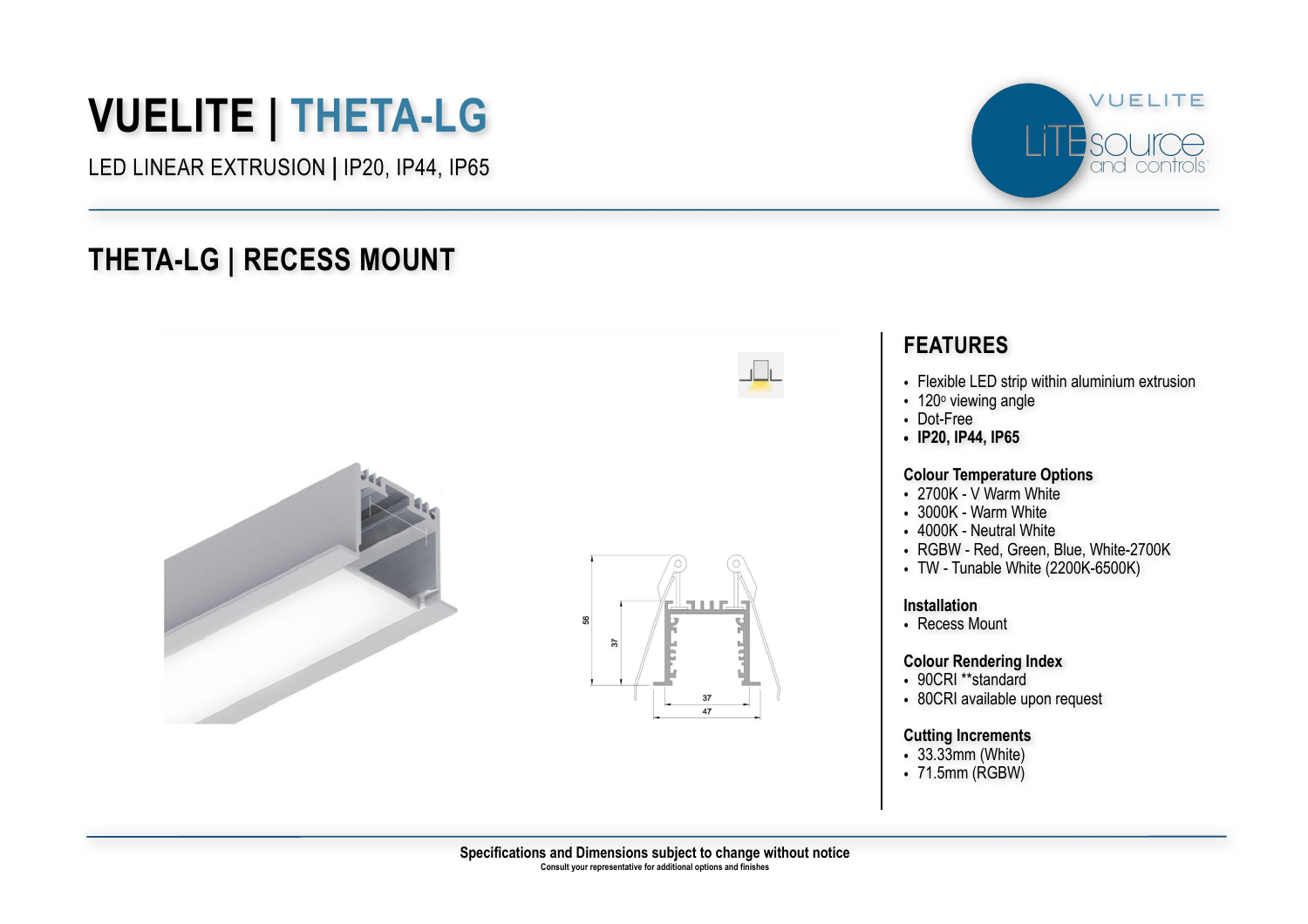## **VUELITE**

LED LINEAR EXTRUSION



### **TECHNICAL INFORMATION**

| <b>LED QTY</b><br>(chip /Mt) | <b>WATTAGE</b> | CRI**   | <b>COLOUR</b><br><b>TEMP</b> | OUTPUT /<br>MT (Initial<br>lumens) | ALPHA**                                                                                                       | BETA**             | DELTA**     | DELTA-LG**  | EPSILON** | OMEGA**     | OMICRON**   | THETA**                    | THETA-LG**  |  |  |
|------------------------------|----------------|---------|------------------------------|------------------------------------|---------------------------------------------------------------------------------------------------------------|--------------------|-------------|-------------|-----------|-------------|-------------|----------------------------|-------------|--|--|
| 210                          | 6 watts        | CRI 90+ | 2700K                        | 750 lm                             | 420 lm                                                                                                        | 420 lm             | 503 lm      | 503 lm      | 308 lm    | 585 lm      | 563 lm      | 420 lm                     | 420 lm      |  |  |
| 210                          | 6 watts        | CRI 90+ | 3000K                        | 810 lm                             | 454 lm                                                                                                        | 454 lm             | 543 lm      | 543 lm      | 332 lm    | 632 lm      | 608 lm      | 454 lm                     | 454 lm      |  |  |
| 210                          | 6 watts        | CRI 90+ | 4000K                        | 840 lm                             | 470 lm                                                                                                        | 470 lm             | 563 lm      | 563 lm      | 344 Im    | 655 lm      | 630 lm      | 470 lm                     | 470 lm      |  |  |
|                              |                |         |                              |                                    |                                                                                                               |                    |             |             |           |             |             |                            |             |  |  |
| 210                          | 9 watts        | CRI 90+ | 2700K                        | 1125 lm                            | 630 lm                                                                                                        | 630 lm             | 754 lm      | 754 lm      | 461 lm    | 878 lm      | 844 lm      | 630 lm                     | 630 lm      |  |  |
| 210                          | 9 watts        | CRI 90+ | 3000K                        | 1215 lm                            | 680 lm                                                                                                        | 680 lm             | 814 lm      | 814 lm      | 498 lm    | 948 lm      | 911 Im      | 680 lm                     | 680 lm      |  |  |
| 210                          | 9 watts        | CRI 90+ | 4000K                        | 1260 lm                            | 706 lm                                                                                                        | 706 lm             | 844 lm      | 844 lm      | 517 lm    | 983 lm      | 945 lm      | 706 lm                     | 706 lm      |  |  |
|                              |                |         |                              |                                    |                                                                                                               |                    |             |             |           |             |             |                            |             |  |  |
| 210                          | 12 watts       | CRI 90+ | 2700K                        | 1500 lm                            | 840 lm                                                                                                        | 840 lm             | 1005 lm     | 1005 lm     | N/A       | 1170 lm     | 1125 lm     | 840 lm                     | 840 lm      |  |  |
| 210                          | 12 watts       | CRI 90+ | 3000K                        | 1620 lm                            | 907 lm                                                                                                        | 907 lm             | 1085 lm     | 1085 lm     | N/A       | 1264 lm     | 1215 lm     | 907 lm                     | 907 lm      |  |  |
| 210                          | 12 watts       | CRI 90+ | 4000K                        | 1680 lm                            | 941 lm                                                                                                        | 941 lm             | 1126 lm     | 1126 lm     | N/A       | 1310 lm     | 1260 lm     | 941 lm                     | 941 lm      |  |  |
|                              |                |         |                              |                                    |                                                                                                               |                    |             |             |           |             |             |                            |             |  |  |
| 210                          | 15 watts       | CRI 90+ | 2700K                        | 1875 lm                            | 1050 lm                                                                                                       | 1050 lm            | 1256 lm     | 1256 lm     | N/A       | 1463 lm     | 1406 lm     | 1050 lm                    | 1050 lm     |  |  |
| 210                          | 15 watts       | CRI 90+ | 3000K                        | 2025 lm                            | 1134 lm                                                                                                       | 1134 Im            | 1357 lm     | 1357 lm     | N/A       | 1580 lm     | 1519 lm     | 1134 Im                    | 1134 lm     |  |  |
| 210                          | 15 watts       | CRI 90+ | 4000K                        | 2100 lm                            | 1176 lm                                                                                                       | 1176 lm            | 1407 lm     | 1407 lm     | N/A       | 1638 lm     | 1575 lm     | 1176 lm                    | 1176 lm     |  |  |
|                              |                |         |                              |                                    |                                                                                                               |                    |             |             |           |             |             |                            |             |  |  |
| 210                          | 18 watts       | CRI 90+ | 2700K                        | 2250 lm                            | 1260 lm                                                                                                       | 1260 lm            | 1508 lm     | 1508 lm     | N/A       | 1755 lm     | 1688 lm     | 1260 lm                    | 1260 lm     |  |  |
| 210                          | 18 watts       | CRI 90+ | 3000K                        | 2430 lm                            | 1361 lm                                                                                                       | 1361 lm            | 1628 lm     | 1628 lm     | N/A       | 1895 lm     | 1823 lm     | 1361 lm                    | 1361 lm     |  |  |
| 210                          | 18 watts       | CRI 90+ | 4000K                        | 2520 lm                            | 1411 lm                                                                                                       | 1411 Im            | 1688 lm     | 1688 lm     | N/A       | 1966 lm     | 1890 lm     | 1411 lm                    | 1411 Im     |  |  |
|                              |                |         |                              |                                    |                                                                                                               |                    |             |             |           |             |             |                            |             |  |  |
|                              | 21 watts       | CRI 90+ | 2700K                        | 2625 lm                            | 1470 lm                                                                                                       |                    | 1759 lm     |             |           |             | 1969 lm     | 1470 lm                    | 1470 lm     |  |  |
| 210                          |                |         |                              |                                    |                                                                                                               | 1470 lm            |             | 1759 lm     | N/A       | 2048 lm     |             |                            |             |  |  |
| 210                          | 21 watts       | CRI 90+ | 3000K                        | 2835 lm                            | 1588 lm                                                                                                       | 1588 lm            | 1899 Im     | 1899 Im     | N/A       | 2211 Im     | 2126 lm     | 1588 lm                    | 1588 lm     |  |  |
| 210                          | 21 watts       | CRI 90+ | 4000K                        | 2940 lm                            | 1646 lm                                                                                                       | 1646 Im            | 1970 lm     | 1970 lm     | N/A       | 2293 lm     | 2205 lm     | 1646 lm                    | 1646 lm     |  |  |
|                              |                |         |                              |                                    |                                                                                                               |                    |             |             |           |             |             |                            |             |  |  |
| 84                           | 20 watts       | CRI 90+ | <b>RGBW</b>                  | N/A                                | <b>RGBW</b>                                                                                                   | <b>RGBW</b>        | <b>RGBW</b> | <b>RGBW</b> | N/A       | <b>RGBW</b> | <b>RGBW</b> | N/A                        | <b>RGBW</b> |  |  |
| 210                          | 12 watts       | CRI 90+ | TW 2200K - 6500K             |                                    | V                                                                                                             | $\boldsymbol{\nu}$ | V           | V           | N/A       | V           | $\mathbf v$ | $\boldsymbol{\mathcal{U}}$ | V           |  |  |
| 210                          | 18 watts       | CRI 90+ |                              | TW 2200K - 6500K                   | N/A<br>$\boldsymbol{\nu}$<br>V<br>$\boldsymbol{\nu}$<br>V<br>$\mathbf v$<br>V<br>$\checkmark$<br>$\checkmark$ |                    |             |             |           |             |             |                            |             |  |  |
|                              |                |         |                              |                                    | TW - TUNABLE WHITE 2200K-6500K                                                                                |                    |             |             |           |             |             |                            |             |  |  |
|                              |                |         |                              |                                    |                                                                                                               |                    |             |             |           |             |             |                            |             |  |  |